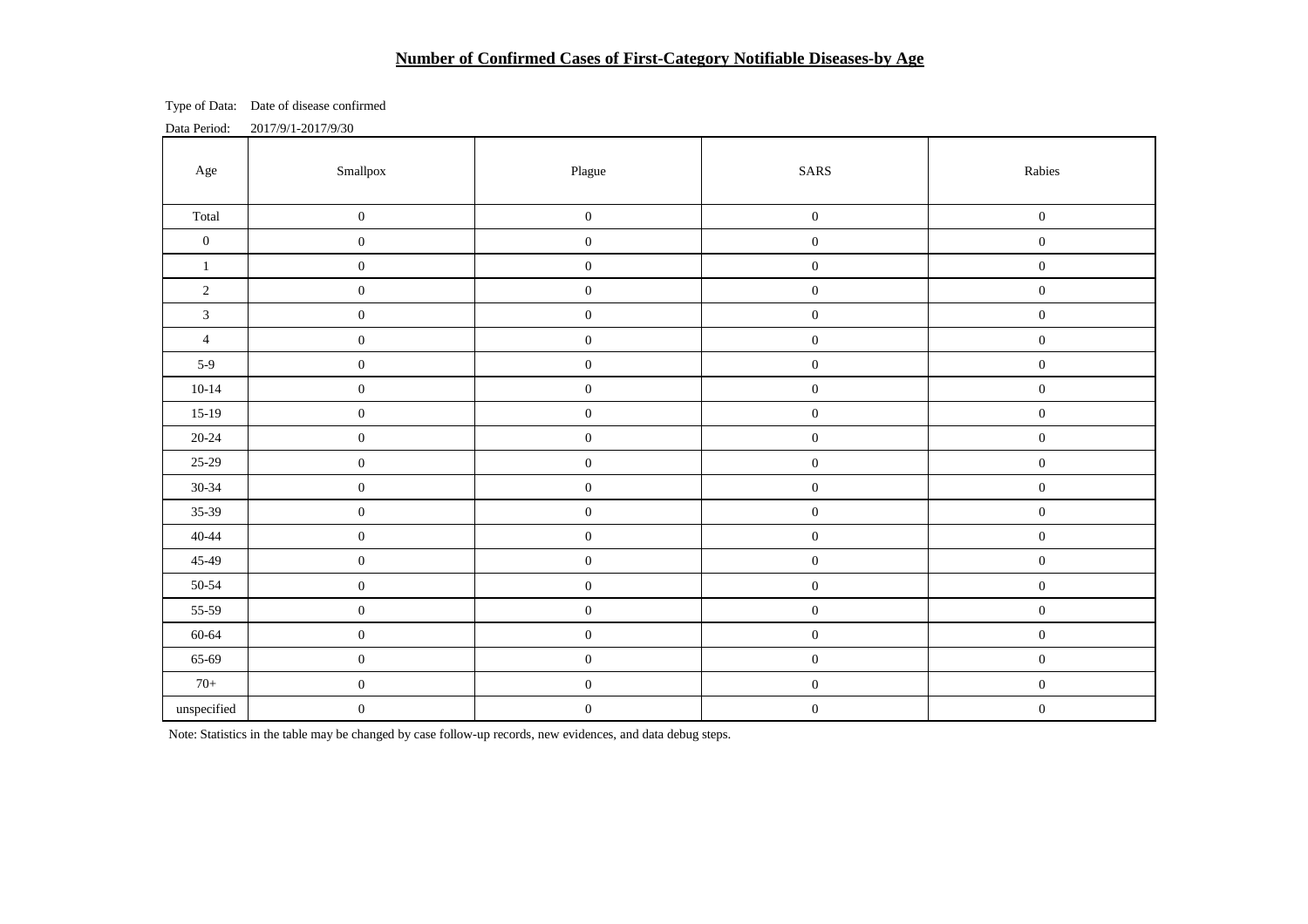### **Number of Confirmed Cases of Second-Category Notifiable Diseases-by Age(I)**

Type of Data: Date of disease confirmed

Data Period: 2017/9/1-2017/9/30

| Diphtheria<br>Age |                | Typhoid Fever <sup>※</sup> | Dengue Fever <sup>*</sup> | Meningococcal    | Paratyphoid      | Poliomyelitis    | Acute Flaccid <sup>§</sup> | Shigellosis <sup>*</sup> | Amoebiasis*      | $\mathrm{Malaria}^{**}$ |                  |
|-------------------|----------------|----------------------------|---------------------------|------------------|------------------|------------------|----------------------------|--------------------------|------------------|-------------------------|------------------|
|                   |                |                            |                           | Meningitis       | Fever            |                  | Paralysis                  |                          |                  | indigenous              | imported         |
| Total             | $\overline{0}$ | $\overline{2}$             | $32\,$                    | $\overline{0}$   | $\mathbf{1}$     | $\overline{0}$   | $\mathfrak{Z}$             | 13                       | 36               | $\boldsymbol{0}$        | $\mathfrak{Z}$   |
| $\overline{0}$    | $\overline{0}$ | $\mathbf{0}$               | $\mathbf{0}$              | $\boldsymbol{0}$ | $\mathbf{0}$     | $\boldsymbol{0}$ | $\boldsymbol{0}$           | $\boldsymbol{0}$         | $\boldsymbol{0}$ | $\boldsymbol{0}$        | $\boldsymbol{0}$ |
| $\mathbf{1}$      | $\overline{0}$ | $\boldsymbol{0}$           | $\overline{0}$            | $\boldsymbol{0}$ | $\overline{0}$   | $\overline{0}$   | $\overline{0}$             | $\boldsymbol{0}$         | $\overline{0}$   | $\overline{0}$          | $\boldsymbol{0}$ |
| 2                 | $\overline{0}$ | $\mathbf{0}$               | $\boldsymbol{0}$          | $\mathbf{0}$     | $\overline{0}$   | $\boldsymbol{0}$ | $\overline{0}$             | $\overline{0}$           | $\mathbf{0}$     | $\overline{0}$          | $\boldsymbol{0}$ |
| 3                 | $\overline{0}$ | $\boldsymbol{0}$           | $\boldsymbol{0}$          | $\mathbf{0}$     | $\overline{0}$   | $\boldsymbol{0}$ | $\boldsymbol{0}$           | $\boldsymbol{0}$         | $\overline{0}$   | $\boldsymbol{0}$        | $\boldsymbol{0}$ |
| $\overline{4}$    | $\overline{0}$ | $\boldsymbol{0}$           | $\boldsymbol{0}$          | $\boldsymbol{0}$ | $\overline{0}$   | $\boldsymbol{0}$ | $\mathbf{1}$               | $\overline{0}$           | $\mathbf{0}$     | $\boldsymbol{0}$        | $\boldsymbol{0}$ |
| $5-9$             | $\overline{0}$ | $\mathbf{1}$               | $\boldsymbol{0}$          | $\boldsymbol{0}$ | $\overline{0}$   | $\boldsymbol{0}$ | $\overline{2}$             | $\boldsymbol{0}$         | $\overline{0}$   | $\boldsymbol{0}$        | $\boldsymbol{0}$ |
| $10-14$           | $\overline{0}$ | $\overline{0}$             | $\mathbf{1}$              | $\mathbf{0}$     | $\overline{0}$   | $\boldsymbol{0}$ | $\boldsymbol{0}$           | $\boldsymbol{0}$         | $\boldsymbol{0}$ | $\boldsymbol{0}$        | $\boldsymbol{0}$ |
| $15-19$           | $\overline{0}$ | $\mathbf{0}$               | $\overline{c}$            | $\mathbf{0}$     | $\overline{0}$   | $\boldsymbol{0}$ | $\overline{0}$             | $\overline{0}$           | $\overline{0}$   | $\boldsymbol{0}$        | $\boldsymbol{0}$ |
| 20-24             | $\overline{0}$ | $\mathbf{0}$               | 3                         | $\mathbf{0}$     | $\overline{0}$   | $\boldsymbol{0}$ | $\overline{0}$             | $\overline{4}$           | 6                | $\boldsymbol{0}$        | $\mathbf{1}$     |
| $25-29$           | $\overline{0}$ | $\mathbf{0}$               | $\mathbf{1}$              | $\mathbf{0}$     | $\overline{0}$   | $\boldsymbol{0}$ | $\overline{0}$             | 2                        | 12               | $\boldsymbol{0}$        | $\mathbf{1}$     |
| 30-34             | $\overline{0}$ | $\boldsymbol{0}$           | $7\phantom{.0}$           | $\boldsymbol{0}$ | 1                | $\boldsymbol{0}$ | $\boldsymbol{0}$           | $\overline{4}$           | 6                | $\boldsymbol{0}$        | $\mathbf{1}$     |
| 35-39             | $\overline{0}$ | $\boldsymbol{0}$           | $\mathfrak{S}$            | $\boldsymbol{0}$ | $\boldsymbol{0}$ | $\boldsymbol{0}$ | $\overline{0}$             | $\boldsymbol{0}$         | $\overline{2}$   | $\boldsymbol{0}$        | $\boldsymbol{0}$ |
| $40 - 44$         | $\overline{0}$ | $\overline{0}$             | $\overline{4}$            | $\boldsymbol{0}$ | $\overline{0}$   | $\overline{0}$   | $\mathbf{0}$               | $\boldsymbol{0}$         | $\mathbf{1}$     | $\overline{0}$          | $\boldsymbol{0}$ |
| 45-49             | $\overline{0}$ | $\overline{0}$             | $\mathbf{1}$              | $\boldsymbol{0}$ | $\overline{0}$   | $\boldsymbol{0}$ | $\boldsymbol{0}$           | 2                        | $\mathbf{1}$     | $\boldsymbol{0}$        | $\boldsymbol{0}$ |
| 50-54             | $\overline{0}$ | $\mathbf{1}$               | $\overline{2}$            | $\mathbf{0}$     | $\overline{0}$   | $\boldsymbol{0}$ | $\overline{0}$             | $\mathbf{1}$             | $\overline{2}$   | $\boldsymbol{0}$        | $\boldsymbol{0}$ |
| 55-59             | $\overline{0}$ | $\mathbf{0}$               | 5                         | $\mathbf{0}$     | $\overline{0}$   | $\boldsymbol{0}$ | $\overline{0}$             | $\boldsymbol{0}$         | $\overline{2}$   | $\boldsymbol{0}$        | $\boldsymbol{0}$ |
| 60-64             | $\overline{0}$ | $\mathbf{0}$               | 1                         | $\mathbf{0}$     | $\boldsymbol{0}$ | $\boldsymbol{0}$ | $\overline{0}$             | $\overline{0}$           | 1                | $\boldsymbol{0}$        | $\boldsymbol{0}$ |
| 65-69             | $\overline{0}$ | $\mathbf{0}$               | $\boldsymbol{0}$          | $\mathbf{0}$     | $\overline{0}$   | $\boldsymbol{0}$ | $\overline{0}$             | $\overline{0}$           | $\mathbf{1}$     | $\boldsymbol{0}$        | $\boldsymbol{0}$ |
| $70+$             | $\overline{0}$ | $\boldsymbol{0}$           | $\boldsymbol{0}$          | $\boldsymbol{0}$ | $\boldsymbol{0}$ | $\boldsymbol{0}$ | $\boldsymbol{0}$           | $\overline{0}$           | $\overline{2}$   | $\boldsymbol{0}$        | $\boldsymbol{0}$ |
| unspecified       | $\overline{0}$ | $\boldsymbol{0}$           | $\boldsymbol{0}$          | $\boldsymbol{0}$ | $\mathbf{0}$     | $\boldsymbol{0}$ | $\boldsymbol{0}$           | $\boldsymbol{0}$         | $\mathbf{0}$     | $\boldsymbol{0}$        | $\boldsymbol{0}$ |

Note: Statistics in the table may be changed by case follow-up records, new evidences, and data debug steps.

\* WHO declared Taiwan as a malaria eradicated region in December 1965.

§ No wild poliovirus was detected since 1984. Nationwide surveillance of acute flaccid paralysis (AFP) has been used for detecting cases of poliomyelitis after implementing the "Eradication Program for Measles, Congenital Rubella Syndrome, Poliomyelitis and Neonatal Tetanus" since 1992.

※The total case number of the following diseases includes imported cases: dengue fever (30), amoebiasis (18), shigellosis (5), malaria (3), and typhoid fever (1).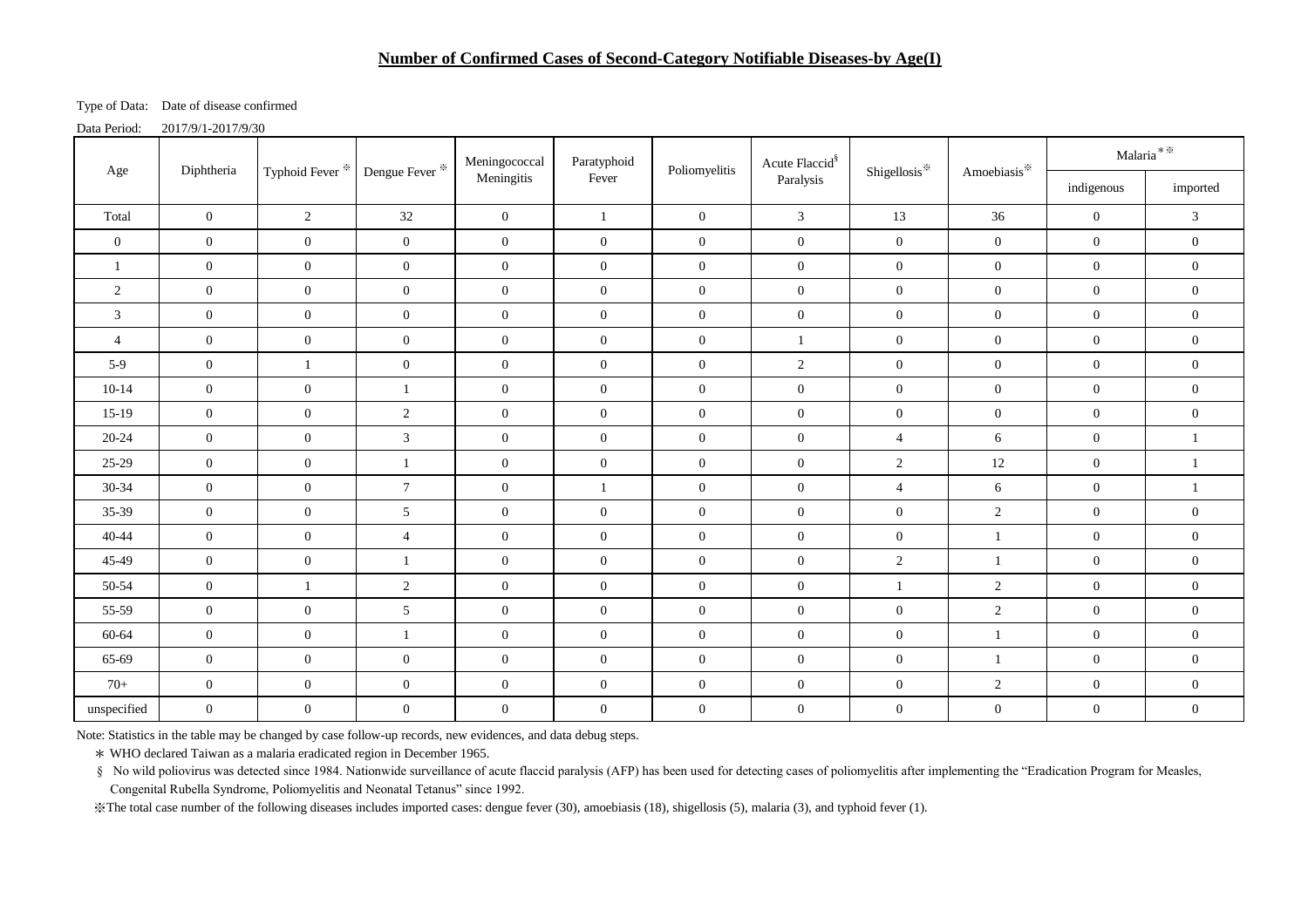# **Number of Confirmed Cases of Second-Category Notifiable Diseases-by Age(II)**

Type of Data: Date of disease confirmed

Data Period: 2017/9/1-2017/9/30

|                |                  |                               | <b>EHEC</b>                               | Hantavirus syndrome |                                                      |                  |                  |                  |                                    |                    |                                 |                |
|----------------|------------------|-------------------------------|-------------------------------------------|---------------------|------------------------------------------------------|------------------|------------------|------------------|------------------------------------|--------------------|---------------------------------|----------------|
| Age            | Measles<br>A     | Acute Hepatitis <sup>**</sup> | (Enterohaemorrhagic<br>E. coli) infection | with Renal Syndrome | Hemorrhagic Fever   Hantavirus Pulmonary<br>Syndrome | Cholera          | Rubella          | MDR-TB           | Chikungunya $\!{\rm \AA}$<br>Fever | West Nile<br>Fever | Epidemic<br><b>Typhus Fever</b> | Anthrax        |
| Total          | $\overline{0}$   | 13                            | $\overline{0}$                            | $\overline{0}$      | $\overline{0}$                                       | $\mathbf{1}$     | $\mathbf{1}$     | 16               | $\mathbf{1}$                       | $\overline{0}$     | $\overline{0}$                  | $\overline{0}$ |
| $\overline{0}$ | $\overline{0}$   | $\overline{0}$                | $\overline{0}$                            | $\overline{0}$      | $\mathbf{0}$                                         | $\overline{0}$   | $\overline{0}$   | $\overline{0}$   | $\boldsymbol{0}$                   | $\mathbf{0}$       | $\boldsymbol{0}$                | $\overline{0}$ |
|                | $\overline{0}$   | $\overline{0}$                | $\overline{0}$                            | $\overline{0}$      | $\overline{0}$                                       | $\overline{0}$   | $\overline{0}$   | $\overline{0}$   | $\overline{0}$                     | $\mathbf{0}$       | $\overline{0}$                  | $\overline{0}$ |
| 2              | $\overline{0}$   | $\mathbf{0}$                  | $\mathbf{0}$                              | $\boldsymbol{0}$    | $\boldsymbol{0}$                                     | $\mathbf{0}$     | $\overline{0}$   | $\overline{0}$   | $\mathbf{0}$                       | $\boldsymbol{0}$   | $\mathbf{0}$                    | $\overline{0}$ |
| $\mathfrak{Z}$ | $\overline{0}$   | $\mathbf{0}$                  | $\mathbf{0}$                              | $\boldsymbol{0}$    | $\boldsymbol{0}$                                     | $\mathbf{0}$     | $\overline{0}$   | $\mathbf{0}$     | $\boldsymbol{0}$                   | $\mathbf{0}$       | $\overline{0}$                  | $\overline{0}$ |
| $\overline{4}$ | $\boldsymbol{0}$ | $\overline{0}$                | $\mathbf{0}$                              | $\boldsymbol{0}$    | $\overline{0}$                                       | $\overline{0}$   | $\mathbf{0}$     | $\mathbf{0}$     | $\boldsymbol{0}$                   | $\boldsymbol{0}$   | $\mathbf{0}$                    | $\overline{0}$ |
| $5-9$          | $\overline{0}$   | $\overline{0}$                | $\mathbf{0}$                              | $\overline{0}$      | $\overline{0}$                                       | $\mathbf{0}$     | $\mathbf{0}$     | $\boldsymbol{0}$ | $\boldsymbol{0}$                   | $\boldsymbol{0}$   | $\mathbf{0}$                    | $\mathbf{0}$   |
| $10-14$        | $\overline{0}$   | $\mathbf{1}$                  | $\overline{0}$                            | $\overline{0}$      | $\overline{0}$                                       | $\mathbf{0}$     | $\overline{0}$   | $\overline{0}$   | $\mathbf{0}$                       | $\mathbf{0}$       | $\overline{0}$                  | $\overline{0}$ |
| $15-19$        | $\overline{0}$   | $\overline{0}$                | $\overline{0}$                            | $\overline{0}$      | $\overline{0}$                                       | $\mathbf{0}$     | $\overline{0}$   | $\mathbf{0}$     | $\boldsymbol{0}$                   | $\boldsymbol{0}$   | $\boldsymbol{0}$                | $\overline{0}$ |
| 20-24          | $\overline{0}$   | -1                            | $\overline{0}$                            | $\boldsymbol{0}$    | $\overline{0}$                                       | $\overline{0}$   | $\overline{0}$   | $\overline{0}$   | $\boldsymbol{0}$                   | $\mathbf{0}$       | $\overline{0}$                  | $\overline{0}$ |
| 25-29          | $\overline{0}$   | $\mathfrak{Z}$                | $\overline{0}$                            | $\overline{0}$      | $\overline{0}$                                       | $\mathbf{0}$     | $\overline{0}$   | $\overline{0}$   | $\mathbf{0}$                       | $\mathbf{0}$       | $\boldsymbol{0}$                | $\overline{0}$ |
| 30-34          | $\overline{0}$   | $\mathfrak{Z}$                | $\overline{0}$                            | $\boldsymbol{0}$    | $\overline{0}$                                       | $\overline{0}$   | $\mathbf{1}$     | $\overline{0}$   | $\boldsymbol{0}$                   | $\mathbf{0}$       | $\overline{0}$                  | $\overline{0}$ |
| 35-39          | $\mathbf{0}$     | $\mathbf{0}$                  | $\mathbf{0}$                              | $\boldsymbol{0}$    | $\mathbf{0}$                                         | $\overline{0}$   | $\overline{0}$   | $\mathbf{0}$     | $\mathbf{0}$                       | $\boldsymbol{0}$   | $\overline{0}$                  | $\mathbf{0}$   |
| $40 - 44$      | $\overline{0}$   | $\mathbf{1}$                  | $\mathbf{0}$                              | $\boldsymbol{0}$    | $\overline{0}$                                       | $\mathbf{0}$     | $\mathbf{0}$     | $\mathbf{1}$     | $\mathbf{1}$                       | $\boldsymbol{0}$   | $\boldsymbol{0}$                | $\mathbf{0}$   |
| 45-49          | $\overline{0}$   | $\overline{0}$                | $\overline{0}$                            | $\overline{0}$      | $\overline{0}$                                       | $\overline{0}$   | $\mathbf{0}$     | $\overline{2}$   | $\mathbf{0}$                       | $\mathbf{0}$       | $\overline{0}$                  | $\overline{0}$ |
| 50-54          | $\overline{0}$   | $\overline{0}$                | $\overline{0}$                            | $\overline{0}$      | $\overline{0}$                                       | $\mathbf{0}$     | $\overline{0}$   | $\boldsymbol{0}$ | $\boldsymbol{0}$                   | $\boldsymbol{0}$   | $\mathbf{0}$                    | $\overline{0}$ |
| 55-59          | $\overline{0}$   | $\overline{0}$                | $\overline{0}$                            | $\boldsymbol{0}$    | $\boldsymbol{0}$                                     | $\mathbf{1}$     | $\overline{0}$   | $\overline{4}$   | $\mathbf{0}$                       | $\mathbf{0}$       | $\boldsymbol{0}$                | $\mathbf{0}$   |
| 60-64          | $\overline{0}$   | $\mathbf{0}$                  | $\boldsymbol{0}$                          | $\boldsymbol{0}$    | $\boldsymbol{0}$                                     | $\mathbf{0}$     | $\boldsymbol{0}$ | $\mathfrak{Z}$   | $\boldsymbol{0}$                   | $\boldsymbol{0}$   | $\boldsymbol{0}$                | $\overline{0}$ |
| 65-69          | $\overline{0}$   | $\overline{2}$                | $\overline{0}$                            | $\mathbf{0}$        | $\overline{0}$                                       | $\overline{0}$   | $\overline{0}$   | $\overline{2}$   | $\overline{0}$                     | $\mathbf{0}$       | $\overline{0}$                  | $\overline{0}$ |
| $70+$          | $\boldsymbol{0}$ | $\overline{2}$                | $\mathbf{0}$                              | $\boldsymbol{0}$    | $\mathbf{0}$                                         | $\mathbf{0}$     | $\boldsymbol{0}$ | $\overline{4}$   | $\mathbf{0}$                       | $\mathbf{0}$       | $\mathbf{0}$                    | $\overline{0}$ |
| unspecified    | $\overline{0}$   | $\boldsymbol{0}$              | $\boldsymbol{0}$                          | $\boldsymbol{0}$    | $\boldsymbol{0}$                                     | $\boldsymbol{0}$ | $\overline{0}$   | $\overline{0}$   | $\boldsymbol{0}$                   | $\mathbf{0}$       | $\boldsymbol{0}$                | $\overline{0}$ |

Note 1: The caseload of MDR-TB was calculated based on domestic citizens and CDC's registration date.

Note 2: Statistics in the table may be changed by case follow-up records, new evidences, and data debug steps.

※The total case number of the following diseases includes imported cases: acute hepatitis A (3), and chikungunya fever (1).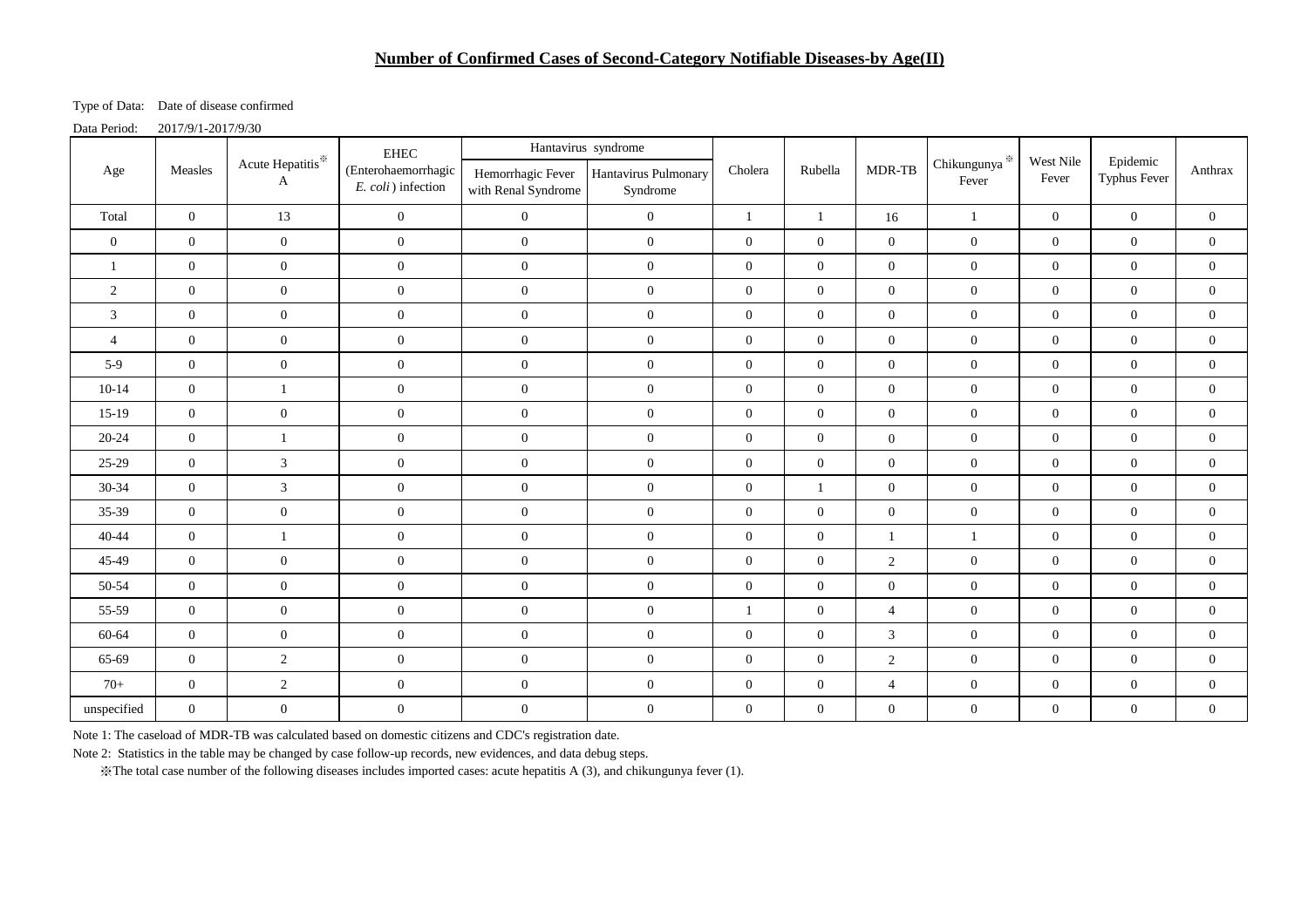#### **Number of Confirmed Cases of Third-Category Notifiable Diseases-by Age(I)**

Type of Data: Date of disease confirmed

Data Period: 2017/9/1-2017/9/30

| Age            | Pertussis        | Tetanus <sup>#</sup> | Japanese<br>Encephalitis | Tuberculosis     | Congenital<br>Rubella Syndrome | Acute Hepatitis <sup>※</sup><br>B | Acute Hepatitis<br>$\mathsf{C}$ | Acute Hepatitis<br>D | Acute Hepatitis<br>E | <b>Acute Hepatitis</b><br>Unspecified |
|----------------|------------------|----------------------|--------------------------|------------------|--------------------------------|-----------------------------------|---------------------------------|----------------------|----------------------|---------------------------------------|
| Total          | $\sqrt{2}$       | $\mathbf{1}$         | $\mathbf{1}$             | 598              | $\overline{0}$                 | 9 <sup>1</sup>                    | 19                              | $\boldsymbol{0}$     | $\mathbf{0}$         | $\mathbf{0}$                          |
| $\overline{0}$ | $\mathbf{1}$     | $\boldsymbol{0}$     | $\mathbf{0}$             | $\mathbf{0}$     | $\boldsymbol{0}$               | $\overline{0}$                    | $\boldsymbol{0}$                | $\mathbf{0}$         | $\boldsymbol{0}$     | $\overline{0}$                        |
| 1              | $\overline{0}$   | $\boldsymbol{0}$     | $\overline{0}$           | $\mathbf{1}$     | $\overline{0}$                 | $\overline{0}$                    | $\boldsymbol{0}$                | $\mathbf{0}$         | $\overline{0}$       | $\overline{0}$                        |
| 2              | $\overline{0}$   | $\mathbf{0}$         | $\overline{0}$           | $\boldsymbol{0}$ | $\overline{0}$                 | $\overline{0}$                    | $\overline{0}$                  | $\mathbf{0}$         | $\boldsymbol{0}$     | $\mathbf{0}$                          |
| 3              | $\overline{0}$   | $\boldsymbol{0}$     | $\overline{0}$           | $\boldsymbol{0}$ | $\boldsymbol{0}$               | $\overline{0}$                    | $\overline{0}$                  | $\mathbf{0}$         | $\boldsymbol{0}$     | $\mathbf{0}$                          |
| $\overline{4}$ | $\boldsymbol{0}$ | $\boldsymbol{0}$     | $\mathbf{0}$             | $\boldsymbol{0}$ | $\mathbf{0}$                   | $\overline{0}$                    | $\boldsymbol{0}$                | $\mathbf{0}$         | $\boldsymbol{0}$     | $\overline{0}$                        |
| $5-9$          | $\boldsymbol{0}$ | $\boldsymbol{0}$     | $\boldsymbol{0}$         | $\boldsymbol{0}$ | $\boldsymbol{0}$               | $\overline{0}$                    | $\overline{0}$                  | $\boldsymbol{0}$     | $\boldsymbol{0}$     | $\boldsymbol{0}$                      |
| $10-14$        | $\mathbf{1}$     | $\boldsymbol{0}$     | $\boldsymbol{0}$         | $\mathbf{0}$     | $\boldsymbol{0}$               | $\overline{0}$                    | $\boldsymbol{0}$                | $\mathbf{0}$         | $\boldsymbol{0}$     | $\boldsymbol{0}$                      |
| $15-19$        | $\boldsymbol{0}$ | $\boldsymbol{0}$     | $\boldsymbol{0}$         | 9                | $\overline{0}$                 | $\overline{0}$                    | $\boldsymbol{0}$                | $\boldsymbol{0}$     | $\boldsymbol{0}$     | $\boldsymbol{0}$                      |
| $20 - 24$      | $\overline{0}$   | $\boldsymbol{0}$     | $\boldsymbol{0}$         | $8\,$            | $\overline{0}$                 | $\mathbf{1}$                      | $\boldsymbol{0}$                | $\mathbf{0}$         | $\boldsymbol{0}$     | $\boldsymbol{0}$                      |
| $25-29$        | $\boldsymbol{0}$ | $\boldsymbol{0}$     | $\mathbf{0}$             | $10\,$           | $\mathbf{0}$                   | $\overline{2}$                    | 2                               | $\boldsymbol{0}$     | $\mathbf{0}$         | $\boldsymbol{0}$                      |
| $30 - 34$      | $\overline{0}$   | $\boldsymbol{0}$     | $\mathbf{0}$             | 6                | $\mathbf{0}$                   | $\overline{2}$                    | $\boldsymbol{0}$                | $\mathbf{0}$         | $\overline{0}$       | $\mathbf{0}$                          |
| 35-39          | $\boldsymbol{0}$ | $\boldsymbol{0}$     | $\boldsymbol{0}$         | $20\,$           | $\mathbf{0}$                   | $\overline{0}$                    | $\mathbf{1}$                    | $\boldsymbol{0}$     | $\boldsymbol{0}$     | $\mathbf{0}$                          |
| $40 - 44$      | $\boldsymbol{0}$ | $\boldsymbol{0}$     | $\mathbf{0}$             | $20\,$           | $\mathbf{0}$                   | $\mathbf{1}$                      | $\overline{3}$                  | $\boldsymbol{0}$     | $\mathbf{0}$         | $\overline{0}$                        |
| 45-49          | $\overline{0}$   | $\boldsymbol{0}$     | $\overline{0}$           | 21               | $\mathbf{0}$                   | $\overline{2}$                    | $\overline{1}$                  | $\mathbf{0}$         | $\boldsymbol{0}$     | $\mathbf{0}$                          |
| 50-54          | $\overline{0}$   | $\mathbf{0}$         | $\overline{0}$           | 41               | $\overline{0}$                 | $\mathbf{1}$                      | $\mathbf{1}$                    | $\boldsymbol{0}$     | $\boldsymbol{0}$     | $\boldsymbol{0}$                      |
| 55-59          | $\overline{0}$   | $\boldsymbol{0}$     | $\overline{0}$           | 47               | $\overline{0}$                 | $\overline{0}$                    | $\overline{0}$                  | $\mathbf{0}$         | $\boldsymbol{0}$     | $\mathbf{0}$                          |
| 60-64          | $\boldsymbol{0}$ | $\mathbf{0}$         | $\boldsymbol{0}$         | 56               | $\overline{0}$                 | $\overline{0}$                    | 1                               | $\boldsymbol{0}$     | $\boldsymbol{0}$     | $\mathbf{0}$                          |
| 65-69          | $\overline{0}$   | $\boldsymbol{0}$     | $\boldsymbol{0}$         | 61               | $\boldsymbol{0}$               | $\overline{0}$                    | $\overline{4}$                  | $\boldsymbol{0}$     | $\boldsymbol{0}$     | $\boldsymbol{0}$                      |
| $70+$          | $\boldsymbol{0}$ | $\mathbf{1}$         | $\,1\,$                  | 298              | $\boldsymbol{0}$               | $\mathbf{0}$                      | $\sqrt{6}$                      | $\boldsymbol{0}$     | $\boldsymbol{0}$     | $\boldsymbol{0}$                      |
| unspecified    | $\boldsymbol{0}$ | $\boldsymbol{0}$     | $\boldsymbol{0}$         | $\mathbf{0}$     | $\boldsymbol{0}$               | $\mathbf{0}$                      | $\boldsymbol{0}$                | $\boldsymbol{0}$     | $\boldsymbol{0}$     | $\boldsymbol{0}$                      |

Note 1: The caseload of tuberculosis was calculated based on domestic citizens and notification date.

Note 2: Statistics in the table may be changed by case follow-up records, new evidences, and data debug steps.

# Tetanus was analyzed based on the local health bureau's data receiving date and only reported cases were included in the statistics.

※The total case number of the following diseases includes imported cases: acute hepatitis B (2).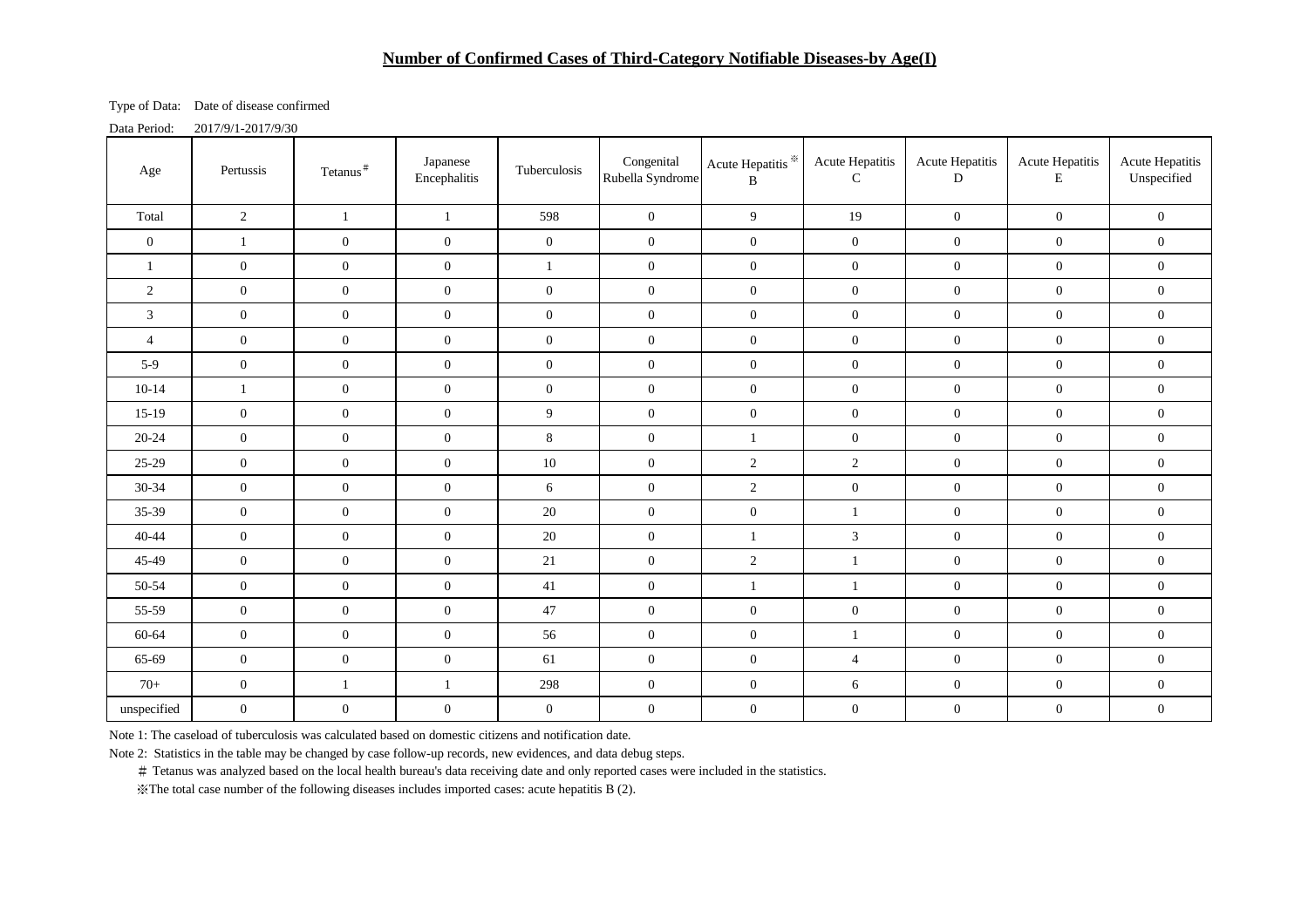#### **Number of Confirmed Cases of Third-Category Notifiable Diseases-by Age(II)**

Type of Data: Date of disease confirmed

Data Period: 2017/9/1-2017/9/30

| Age            | Mumps <sup>#</sup> | Legionnaires'<br>Disease | Invasive<br>Haemophilus<br>Influenzae<br>type b Infection | Syphilis         | Congenital<br>Syphilis | Gonorrhea        | <b>Neonatal Tetanus</b> | Enteroviruses<br>Infection<br>with Severe<br>Complications | HIV Infection    | <b>AIDS</b>      | Hansen's *<br>Disease |
|----------------|--------------------|--------------------------|-----------------------------------------------------------|------------------|------------------------|------------------|-------------------------|------------------------------------------------------------|------------------|------------------|-----------------------|
| Total          | 54                 | 10                       | $\mathbf{1}$                                              | 860              | $\boldsymbol{0}$       | 374              | $\overline{0}$          | $\mathbf{1}$                                               | 203              | 136              | $\mathbf{1}$          |
| $\overline{0}$ | $\overline{0}$     | $\overline{0}$           | $\mathbf{0}$                                              | $\mathbf{0}$     | $\overline{0}$         | $\overline{0}$   | $\overline{0}$          | $\overline{0}$                                             | $\overline{0}$   | $\mathbf{0}$     | $\mathbf{0}$          |
| $\mathbf{1}$   | $\mathbf{1}$       | $\overline{0}$           | $\overline{0}$                                            | $\overline{0}$   | $\overline{0}$         | $\overline{0}$   | $\mathbf{0}$            | $\overline{0}$                                             | $\overline{0}$   | $\overline{0}$   | $\mathbf{0}$          |
| $\overline{2}$ | $\overline{2}$     | $\overline{0}$           | $\overline{0}$                                            | $\overline{0}$   | $\overline{0}$         | $\mathbf{0}$     | $\mathbf{0}$            | 1                                                          | $\overline{0}$   | $\overline{0}$   | $\mathbf{0}$          |
| 3              | 3                  | $\overline{0}$           | $\overline{0}$                                            | $\overline{0}$   | $\overline{0}$         | $\mathbf{0}$     | $\mathbf{0}$            | $\overline{0}$                                             | $\overline{0}$   | $\overline{0}$   | $\overline{0}$        |
| $\overline{4}$ | $\tau$             | $\overline{0}$           | $\overline{0}$                                            | $\overline{0}$   | $\overline{0}$         | $\boldsymbol{0}$ | $\mathbf{0}$            | $\overline{0}$                                             | $\overline{0}$   | $\overline{0}$   | $\boldsymbol{0}$      |
| $5-9$          | 18                 | $\mathbf{0}$             | $\mathbf{0}$                                              | $\boldsymbol{0}$ | $\mathbf{0}$           | $\boldsymbol{0}$ | $\boldsymbol{0}$        | $\overline{0}$                                             | $\boldsymbol{0}$ | $\overline{0}$   | $\boldsymbol{0}$      |
| $10-14$        | 6                  | $\overline{0}$           | $\mathbf{0}$                                              | $\mathbf{1}$     | $\mathbf{0}$           | $\overline{4}$   | $\boldsymbol{0}$        | $\overline{0}$                                             | $\overline{0}$   | $\overline{0}$   | $\boldsymbol{0}$      |
| $15-19$        | $\overline{0}$     | $\overline{0}$           | $\overline{0}$                                            | 18               | $\overline{0}$         | 33               | $\overline{0}$          | $\overline{0}$                                             | $\tau$           | $\overline{1}$   | $\mathbf{0}$          |
| $20 - 24$      | $\mathbf{1}$       | $\overline{0}$           | $\mathbf{0}$                                              | 82               | $\overline{0}$         | 78               | $\mathbf{0}$            | $\overline{0}$                                             | 32               | 12               | $\mathbf{0}$          |
| $25-29$        | $\overline{2}$     | $\overline{0}$           | $\overline{0}$                                            | 184              | $\overline{0}$         | 99               | $\mathbf{0}$            | $\overline{0}$                                             | 52               | 23               | $\boldsymbol{0}$      |
| $30 - 34$      | 2                  | $\overline{0}$           | $\overline{0}$                                            | 128              | $\overline{0}$         | 61               | $\mathbf{0}$            | $\overline{0}$                                             | 47               | 27               | $\overline{0}$        |
| 35-39          | $\overline{4}$     | $\mathbf{1}$             | $\mathbf{0}$                                              | 83               | $\overline{0}$         | $44$             | $\mathbf{0}$            | $\overline{0}$                                             | 21               | 16               | $\mathbf{1}$          |
| $40 - 44$      | $\mathbf{1}$       | $\overline{0}$           | $\mathbf{0}$                                              | 63               | $\overline{0}$         | $22\,$           | $\mathbf{0}$            | $\overline{0}$                                             | 16               | 22               | $\boldsymbol{0}$      |
| 45-49          | -1                 | $\overline{0}$           | $\mathbf{0}$                                              | 53               | $\overline{0}$         | 14               | $\mathbf{0}$            | $\overline{0}$                                             | $8\,$            | 11               | $\mathbf{0}$          |
| 50-54          | $\overline{2}$     | $\overline{2}$           | $\overline{0}$                                            | 36               | $\overline{0}$         | $\tau$           | $\mathbf{0}$            | $\overline{0}$                                             | 10               | 13               | $\mathbf{0}$          |
| 55-59          | $\overline{2}$     | $\overline{0}$           | $\overline{0}$                                            | 26               | $\overline{0}$         | 3                | $\overline{0}$          | $\overline{0}$                                             | 2                | 6                | $\overline{0}$        |
| 60-64          | 1                  | $\overline{0}$           | $\overline{0}$                                            | 14               | $\overline{0}$         | $\mathfrak{Z}$   | $\mathbf{0}$            | $\overline{0}$                                             | $\mathfrak{Z}$   | $\overline{2}$   | $\boldsymbol{0}$      |
| 65-69          | $\overline{0}$     | $\mathbf{1}$             | $\overline{1}$                                            | 25               | $\overline{0}$         | $\mathfrak{Z}$   | $\mathbf{0}$            | $\overline{0}$                                             | $\overline{4}$   | $\mathbf{1}$     | $\mathbf{0}$          |
| $70+$          | $\mathbf{1}$       | 6                        | $\boldsymbol{0}$                                          | 146              | $\boldsymbol{0}$       | $\sqrt{2}$       | $\mathbf{0}$            | $\overline{0}$                                             | $\mathbf{1}$     | $\overline{2}$   | $\boldsymbol{0}$      |
| unspecified    | $\overline{0}$     | $\boldsymbol{0}$         | $\boldsymbol{0}$                                          | $\mathbf{1}$     | $\overline{0}$         | 1                | $\boldsymbol{0}$        | $\overline{0}$                                             | $\boldsymbol{0}$ | $\boldsymbol{0}$ | $\boldsymbol{0}$      |

Note 1: The caseload of HIV infection and AIDS were calculated based on domestic citizens and notification date.

Note 2: Statistics in the table may be changed by case follow-up records, new evidences, and data debug steps.

# Mumps was analyzed based on the local health bureau's data receiving date and only reported cases were included in the statistics.

※ The total case number of the following diseases includes imported cases: Hansen's Disease (1).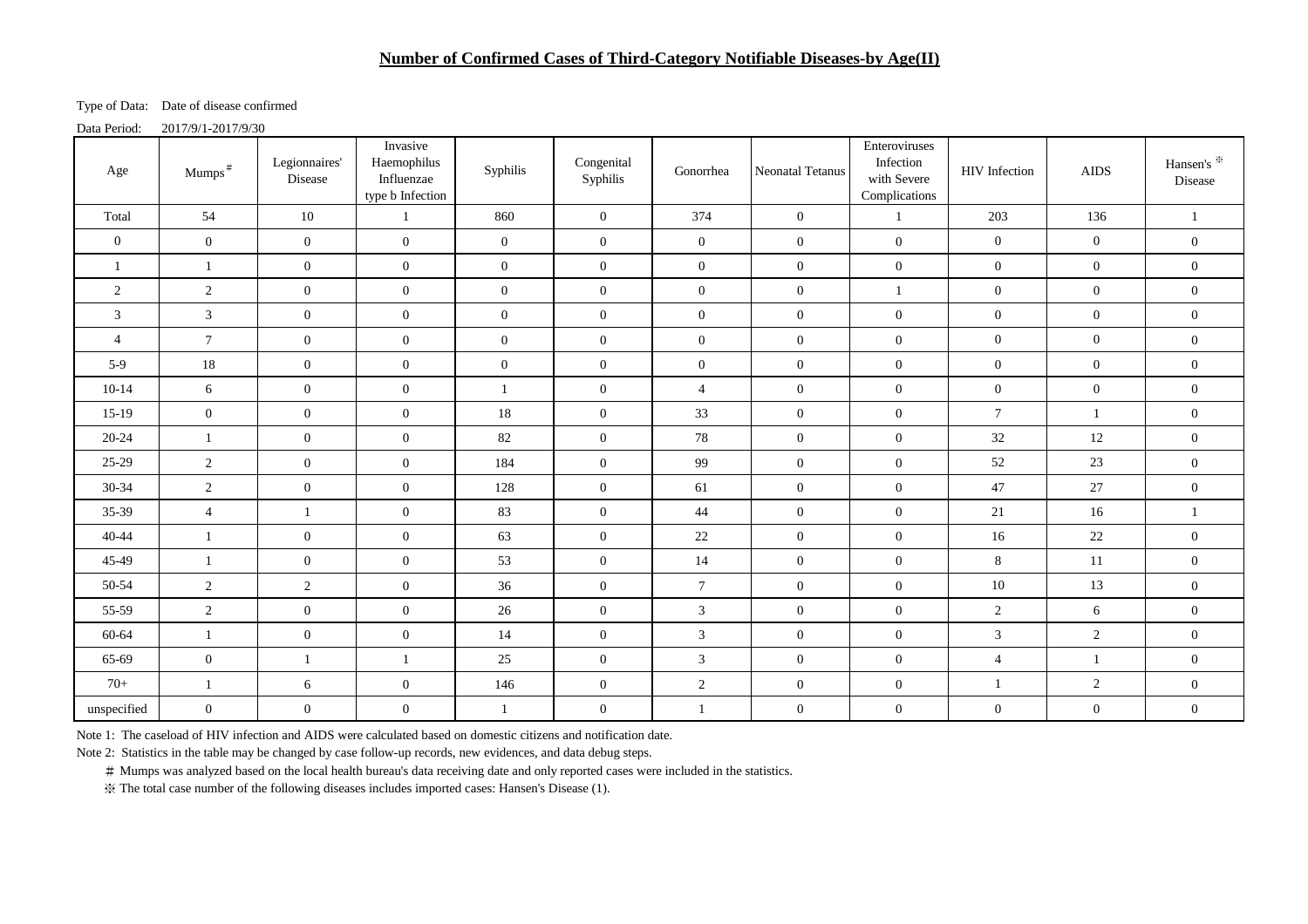### **Number of Confirmed Cases of Fourth-Category Notifiable Diseases-by Age(I)**

Type of Data: Date of disease confirmed

Data Period: 2017/9/1-2017/9/30

| Age            | Herpesvirus B<br>Infection | Leptospirosis    | Melioidosis      | Botulism         | Invasive<br>Pneumococcal<br>Disease | Q Fever          | Endemic Typhus<br>Fever | Lyme Disease     | Tularemia        | Scrub Typhus     |
|----------------|----------------------------|------------------|------------------|------------------|-------------------------------------|------------------|-------------------------|------------------|------------------|------------------|
| Total          | $\boldsymbol{0}$           | 11               | $\overline{4}$   | $\mathbf{0}$     | 26                                  | $\overline{2}$   | $5\overline{)}$         | $\mathbf{0}$     | $\overline{0}$   | 40               |
| $\mathbf{0}$   | $\boldsymbol{0}$           | $\boldsymbol{0}$ | $\overline{0}$   | $\overline{0}$   | $\boldsymbol{0}$                    | $\boldsymbol{0}$ | $\overline{0}$          | $\boldsymbol{0}$ | $\mathbf{0}$     | $\boldsymbol{0}$ |
| 1              | $\boldsymbol{0}$           | $\boldsymbol{0}$ | $\overline{0}$   | $\boldsymbol{0}$ | $\mathbf{0}$                        | $\boldsymbol{0}$ | $\overline{0}$          | $\mathbf{0}$     | $\overline{0}$   | $\boldsymbol{0}$ |
| 2              | $\boldsymbol{0}$           | $\boldsymbol{0}$ | $\boldsymbol{0}$ | $\boldsymbol{0}$ | $\boldsymbol{0}$                    | $\boldsymbol{0}$ | $\boldsymbol{0}$        | $\boldsymbol{0}$ | $\mathbf{0}$     | $\boldsymbol{0}$ |
| $\mathfrak{Z}$ | $\mathbf{0}$               | $\boldsymbol{0}$ | $\overline{0}$   | $\boldsymbol{0}$ | $\mathbf{1}$                        | $\overline{0}$   | $\overline{0}$          | $\boldsymbol{0}$ | $\boldsymbol{0}$ | $\boldsymbol{0}$ |
| $\overline{4}$ | $\boldsymbol{0}$           | $\boldsymbol{0}$ | $\mathbf{0}$     | $\boldsymbol{0}$ | $\mathbf{1}$                        | $\mathbf{0}$     | $\overline{0}$          | $\overline{0}$   | $\mathbf{0}$     | $\boldsymbol{0}$ |
| $5-9$          | $\boldsymbol{0}$           | $\boldsymbol{0}$ | $\overline{0}$   | $\overline{0}$   | $\boldsymbol{0}$                    | $\mathbf{0}$     | $\boldsymbol{0}$        | $\boldsymbol{0}$ | $\overline{0}$   | $\boldsymbol{0}$ |
| $10 - 14$      | $\boldsymbol{0}$           | $\boldsymbol{0}$ | $\overline{0}$   | $\boldsymbol{0}$ | $\boldsymbol{0}$                    | $\mathbf{0}$     | $\overline{0}$          | $\boldsymbol{0}$ | $\mathbf{0}$     | $\mathbf{1}$     |
| $15-19$        | $\boldsymbol{0}$           | $\mathbf{1}$     | $\boldsymbol{0}$ | $\boldsymbol{0}$ | $\boldsymbol{0}$                    | $\boldsymbol{0}$ | $\boldsymbol{0}$        | $\boldsymbol{0}$ | $\boldsymbol{0}$ | $\sqrt{3}$       |
| $20 - 24$      | $\boldsymbol{0}$           | $\mathbf{1}$     | $\boldsymbol{0}$ | $\boldsymbol{0}$ | $\boldsymbol{0}$                    | $\boldsymbol{0}$ | $\overline{0}$          | $\boldsymbol{0}$ | $\mathbf{0}$     | $\mathbf{1}$     |
| 25-29          | $\boldsymbol{0}$           | $\mathbf{1}$     | $\boldsymbol{0}$ | $\boldsymbol{0}$ | $\boldsymbol{0}$                    | $\mathbf{1}$     | $\overline{0}$          | $\boldsymbol{0}$ | $\mathbf{0}$     | $\mathbf{1}$     |
| $30 - 34$      | $\boldsymbol{0}$           | $\boldsymbol{0}$ | $\boldsymbol{0}$ | $\boldsymbol{0}$ | $\boldsymbol{0}$                    | $\mathbf{1}$     | $\mathbf{1}$            | $\boldsymbol{0}$ | $\mathbf{0}$     | $\mathbf{1}$     |
| 35-39          | $\boldsymbol{0}$           | $\boldsymbol{0}$ | $\mathbf{0}$     | $\boldsymbol{0}$ | $\overline{2}$                      | $\mathbf{0}$     | $\overline{0}$          | $\boldsymbol{0}$ | $\mathbf{0}$     | $\boldsymbol{0}$ |
| $40 - 44$      | $\boldsymbol{0}$           | $\mathbf{1}$     | $\mathbf{0}$     | $\boldsymbol{0}$ | $\sqrt{2}$                          | $\boldsymbol{0}$ | $\overline{0}$          | $\boldsymbol{0}$ | $\mathbf{0}$     | $5\phantom{.0}$  |
| 45-49          | $\boldsymbol{0}$           | $\overline{2}$   | $\mathbf{0}$     | $\boldsymbol{0}$ | $\overline{2}$                      | $\mathbf{0}$     | $\overline{0}$          | $\mathbf{0}$     | $\mathbf{0}$     | $\sqrt{6}$       |
| 50-54          | $\boldsymbol{0}$           | $\overline{2}$   | $\mathbf{1}$     | $\boldsymbol{0}$ | $\sqrt{2}$                          | $\boldsymbol{0}$ | $\mathbf{1}$            | $\boldsymbol{0}$ | $\mathbf{0}$     | $5\,$            |
| 55-59          | $\boldsymbol{0}$           | $\mathbf{1}$     | $\mathbf{0}$     | $\boldsymbol{0}$ | $\overline{4}$                      | $\boldsymbol{0}$ | $\mathbf{1}$            | $\boldsymbol{0}$ | $\boldsymbol{0}$ | $\boldsymbol{7}$ |
| 60-64          | $\boldsymbol{0}$           | $\mathbf{1}$     | $\boldsymbol{0}$ | $\boldsymbol{0}$ | $\mathbf{1}$                        | $\boldsymbol{0}$ | $\boldsymbol{0}$        | $\boldsymbol{0}$ | $\boldsymbol{0}$ | $\overline{4}$   |
| 65-69          | $\boldsymbol{0}$           | $\mathbf{1}$     | $\mathbf{0}$     | $\boldsymbol{0}$ | $\mathbf{1}$                        | $\mathbf{0}$     | $\mathbf{1}$            | $\boldsymbol{0}$ | $\mathbf{0}$     | $\overline{4}$   |
| $70+$          | $\boldsymbol{0}$           | $\boldsymbol{0}$ | $\mathfrak{Z}$   | $\boldsymbol{0}$ | $10\,$                              | $\boldsymbol{0}$ | $\mathbf{1}$            | $\boldsymbol{0}$ | $\mathbf{0}$     | $\sqrt{2}$       |
| unspecified    | $\boldsymbol{0}$           | $\boldsymbol{0}$ | $\boldsymbol{0}$ | $\boldsymbol{0}$ | $\mathbf{0}$                        | $\boldsymbol{0}$ | $\boldsymbol{0}$        | $\boldsymbol{0}$ | $\boldsymbol{0}$ | $\boldsymbol{0}$ |

Note 1: The caseload of HIV infection and AIDS were calculated based on domestic citizens and notification date.

Note 2: Statistics in the table may be changed by case follow-up records, new evidences, and data debug steps.

# Mumps was analyzed based on the local health bureau's data receiving date and only reported cases were included in the statistics.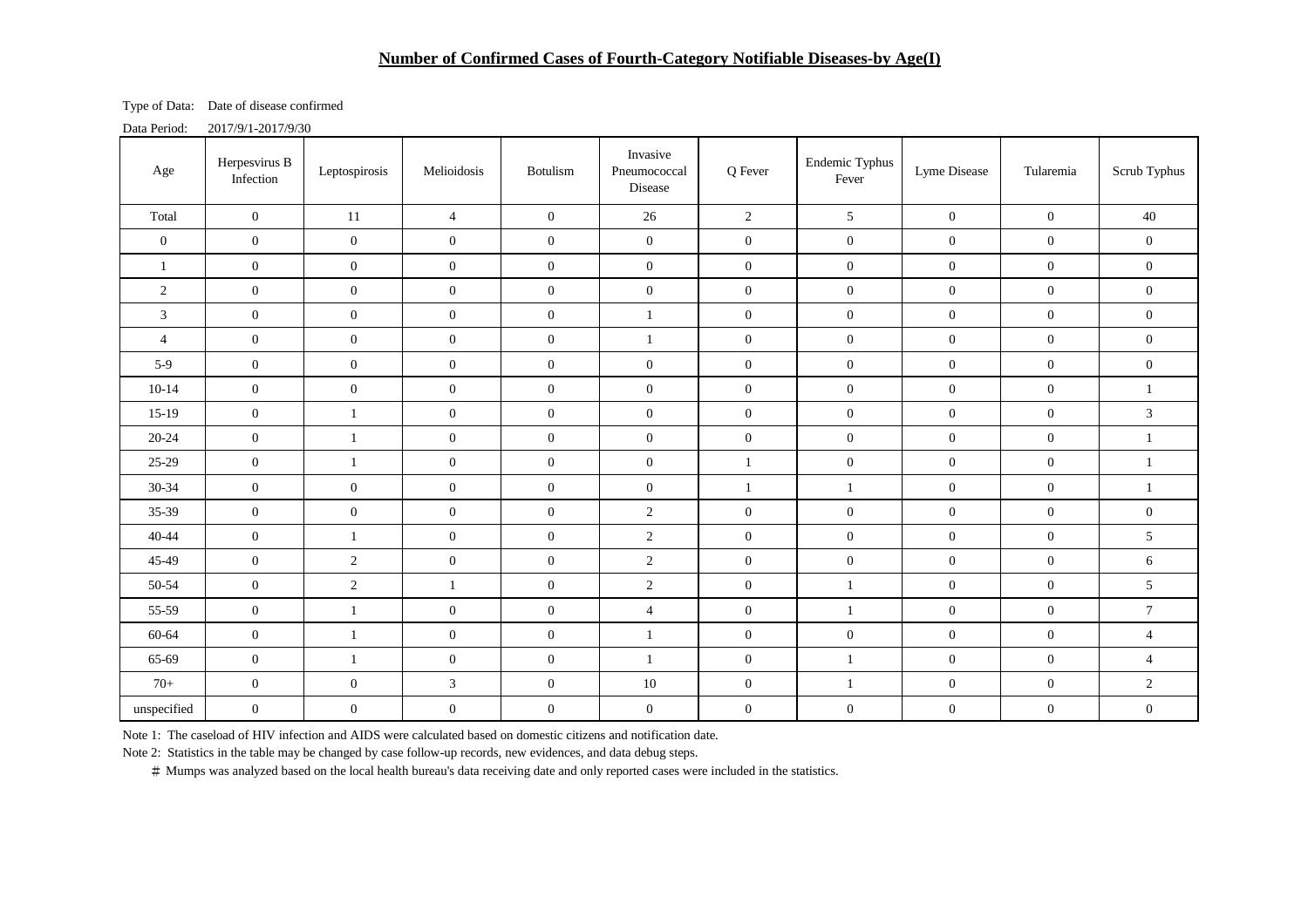# **Number of Confirmed Cases of Fourth-Category Notifiable Diseases-by Age(II)**

Type of Data: Date of disease confirmed

| Data Period: | 2017/9/1-2017/9/30 |
|--------------|--------------------|
|              |                    |

| Age              | Complicated Varicella | Toxoplasmosis    | Severe Complicated Influenza | Creutzfeldt-Jakob Disease | <b>Brucellosis</b> |  |
|------------------|-----------------------|------------------|------------------------------|---------------------------|--------------------|--|
| Total            | $\overline{c}$        | $\sqrt{2}$       | 63                           | $\boldsymbol{0}$          | $\mathbf{0}$       |  |
| $\boldsymbol{0}$ | $\boldsymbol{0}$      | $\boldsymbol{0}$ | $\boldsymbol{0}$             | $\boldsymbol{0}$          | $\mathbf{0}$       |  |
| $\mathbf{1}$     | $0\,$                 | $\boldsymbol{0}$ | $\overline{2}$               | $\boldsymbol{0}$          | $\mathbf{0}$       |  |
| $\overline{c}$   | $\boldsymbol{0}$      | $\boldsymbol{0}$ | $\boldsymbol{0}$             | $\boldsymbol{0}$          | $\mathbf{0}$       |  |
| $\mathfrak{Z}$   | $\boldsymbol{0}$      | $\boldsymbol{0}$ | $\boldsymbol{0}$             | $\mathbf{0}$              | $\mathbf{0}$       |  |
| $\overline{4}$   | $\boldsymbol{0}$      | $\boldsymbol{0}$ | $\boldsymbol{0}$             | $\boldsymbol{0}$          | $\mathbf{0}$       |  |
| $5-9$            | $0\,$                 | $\boldsymbol{0}$ | $\boldsymbol{0}$             | $\boldsymbol{0}$          | $\mathbf{0}$       |  |
| $10-14$          | $0\,$                 | $\boldsymbol{0}$ | $\boldsymbol{0}$             | $\boldsymbol{0}$          | $\boldsymbol{0}$   |  |
| $15-19$          | $0\,$                 | $\boldsymbol{0}$ | $\mathbf{1}$                 | $\boldsymbol{0}$          | $\mathbf{0}$       |  |
| $20 - 24$        | $0\,$                 | $\boldsymbol{0}$ | $\mathbf{1}$                 | $\mathbf{0}$              | $\mathbf{0}$       |  |
| 25-29            | $\boldsymbol{0}$      | $\sqrt{2}$       | $\sqrt{2}$                   | $\boldsymbol{0}$          | $\mathbf{0}$       |  |
| 30-34            | $\boldsymbol{0}$      | $\boldsymbol{0}$ | $\sqrt{2}$                   | $\boldsymbol{0}$          | $\overline{0}$     |  |
| 35-39            | $0\,$                 | $\boldsymbol{0}$ | $\boldsymbol{0}$             | $\boldsymbol{0}$          | $\mathbf{0}$       |  |
| $40 - 44$        | $\overline{c}$        | $\boldsymbol{0}$ | $\mathbf{1}$                 | $\boldsymbol{0}$          | $\mathbf{0}$       |  |
| 45-49            | $0\,$                 | $\boldsymbol{0}$ | $\sqrt{2}$                   | $\mathbf{0}$              | $\overline{0}$     |  |
| 50-54            | $0\,$                 | $\boldsymbol{0}$ | $\sqrt{2}$                   | $\boldsymbol{0}$          | $\boldsymbol{0}$   |  |
| 55-59            | $\boldsymbol{0}$      | $\boldsymbol{0}$ | $\mathfrak{Z}$               | $\boldsymbol{0}$          | $\overline{0}$     |  |
| 60-64            | $0\,$                 | $\boldsymbol{0}$ | $\boldsymbol{9}$             | $\boldsymbol{0}$          | $\boldsymbol{0}$   |  |
| 65-69            | $\mathbf{0}$          | $\boldsymbol{0}$ | $6\,$                        | $\boldsymbol{0}$          | $\overline{0}$     |  |
| $70+$            | $\boldsymbol{0}$      | $\boldsymbol{0}$ | 32                           | $\boldsymbol{0}$          | $\mathbf{0}$       |  |
| $\!$ unspecified | $\boldsymbol{0}$      | $\boldsymbol{0}$ | $\boldsymbol{0}$             | $\boldsymbol{0}$          | $\mathbf{0}$       |  |

Note: Statistics in the table may be changed by case follow-up records, new evidences, and data debug steps.